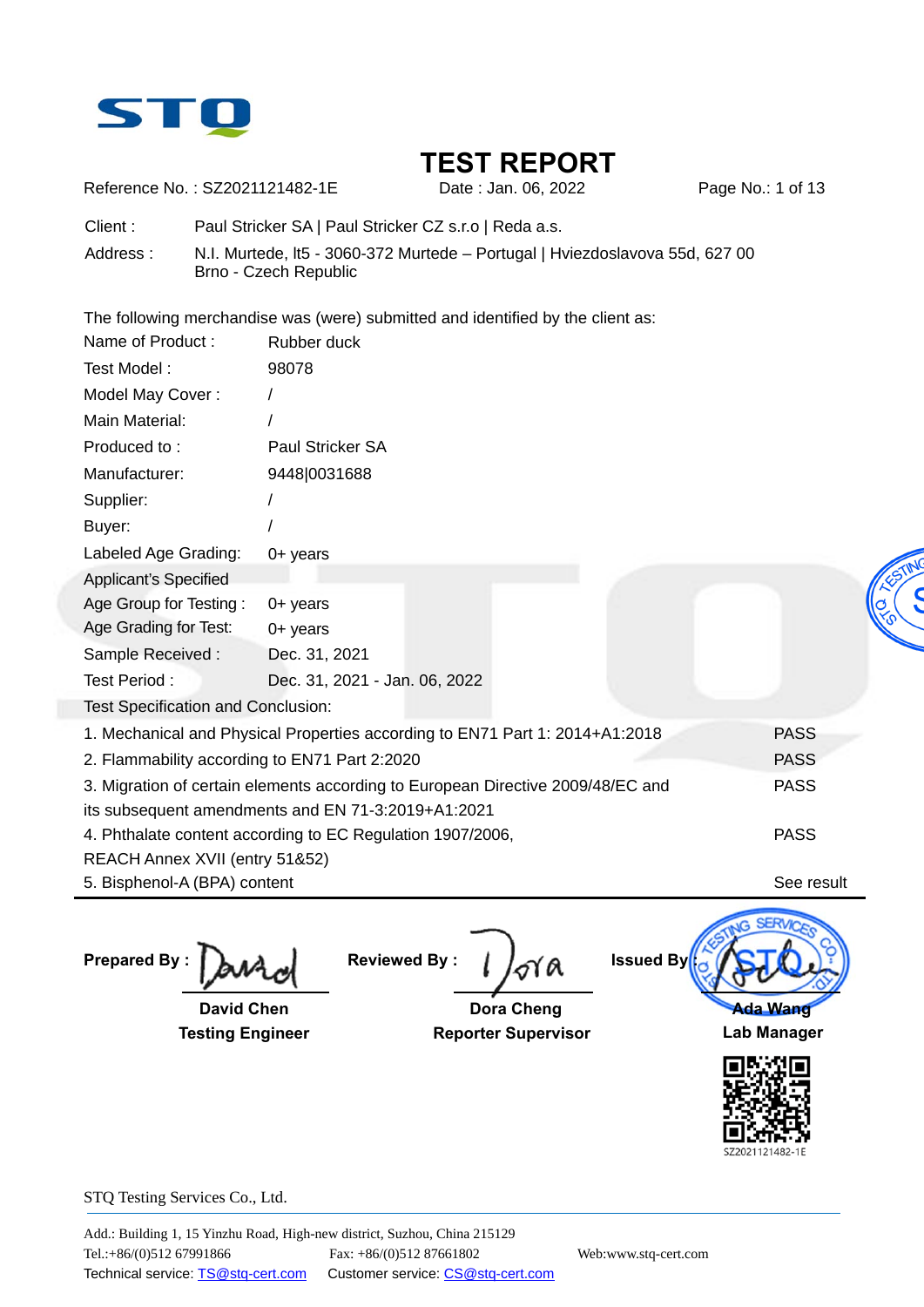

Reference No.: SZ2021121482-1E Date : Jan. 06, 2022 Page No.: 2 of 13

### **TEST RESULTS:**

#### **1. European Standard-Safety of Toys: EN71 Part 1: 2014+A1:2018-Mechanical and Physical Properties**

| <b>Test Items</b>                                                    | <b>Test Results</b> |  |  |
|----------------------------------------------------------------------|---------------------|--|--|
|                                                                      | 1#                  |  |  |
| 4.1<br><b>Material cleanliness</b>                                   | <b>PASS</b>         |  |  |
| 4.2<br>Assembly                                                      | N/A                 |  |  |
| 4.3<br>Flexible plastic sheeting                                     | N/A                 |  |  |
| 4.4<br>Toy bags                                                      | N/A                 |  |  |
| 4.5<br>Glass                                                         | N/A                 |  |  |
| 4.6<br><b>Expanding materials</b>                                    | N/A                 |  |  |
| 4.7<br>Edges                                                         | <b>PASS</b>         |  |  |
| Edges of metal or glass<br>(a)                                       | N/A                 |  |  |
| Overlap joints<br>(b)                                                | N/A                 |  |  |
| Edges of metal and of rigid polymeric material<br>(c)                | N/A                 |  |  |
| <b>Functional edges</b><br>(d)                                       | N/A                 |  |  |
| 4.8<br>Points and wires                                              | <b>PASS</b>         |  |  |
| Points<br>(a)                                                        | <b>PASS</b>         |  |  |
| Sharp functional points<br>(b)                                       | N/A                 |  |  |
| Metallic wires intended to be bent<br>(c)                            | N/A                 |  |  |
| (d)<br>Metallic wires not designed to be bent                        | N/A                 |  |  |
| Splinters on surfaces and accessible edges of toys<br>(e)            | N/A                 |  |  |
| 4.9<br>Protruding parts                                              | N/A                 |  |  |
| 4.10<br>Parts moving against each other                              | N/A                 |  |  |
| Folding and slide mechanism<br>4.10.1                                | N/A                 |  |  |
| 4.10.2<br>Driving mechanisms                                         | N/A                 |  |  |
| 4.10.3<br>Hinges                                                     | N/A                 |  |  |
| 4.10.4<br>Springs                                                    | N/A                 |  |  |
| 4.11<br>Mouth-actuated toys and other toys intended to be put in the | N/A                 |  |  |
| mouth                                                                |                     |  |  |
| 4.12<br><b>Balloons</b>                                              | N/A                 |  |  |
| 4.13<br>Cords of toy kites and other flying toys                     | N/A                 |  |  |
| 4.14<br>Enclosures                                                   | N/A                 |  |  |
| 4.14.1<br>Toys which a children can enter                            | N/A                 |  |  |
| 4.14.2<br>Masks and helmets                                          | N/A                 |  |  |
| 4.15<br>Toys intended to bear the mass of a child                    | N/A                 |  |  |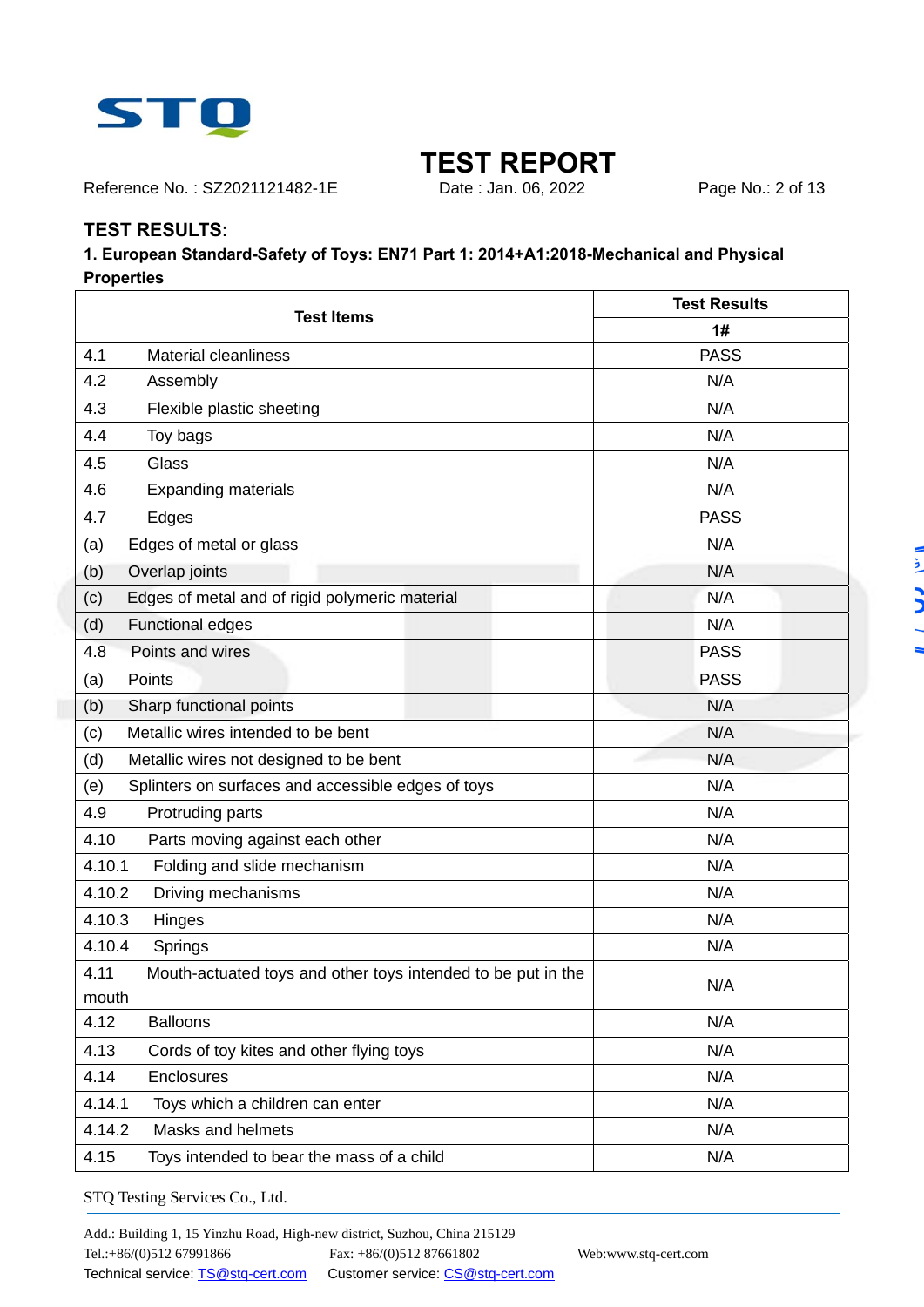

Reference No.: SZ2021121482-1E Date : Jan. 06, 2022 Page No.: 3 of 13

| 4.15.1 | Toys propelled by the child or by other means             | N/A         |
|--------|-----------------------------------------------------------|-------------|
| 4.15.2 | Toy bicycles                                              | N/A         |
| 4.15.3 | Rocking horses and similar toys                           | N/A         |
| 4.15.4 | Toys not propelled by a child                             | N/A         |
| 4.15.5 | Toys scooters                                             | N/A         |
| 4.16   | Heavy immobile toys                                       | N/A         |
| 4.17   | Projectiles toys                                          | N/A         |
| 4.17.1 | General                                                   | N/A         |
| 4.17.2 | All projectiles                                           | N/A         |
| 4.17.3 | Projectile toys with stored energy                        | N/A         |
| 4.17.4 | Certain projectile toys without stored energy             | N/A         |
| 4.18   | Aquatic toys and inflatable toys                          | N/A         |
| 4.19   | Percussion caps specifically designed for use in toys and | N/A         |
|        | toys using percussion caps                                |             |
| 4.20   | Acoustics                                                 | <b>PASS</b> |
| 4.21   | Toys containing a non-electrical heat source              | N/A         |
| 4.22   | <b>Small balls</b>                                        | N/A         |
| 4.23   | Magnets                                                   | N/A         |
| 4.23.1 | General                                                   | N/A         |
| 4.23.2 | Toys other than magnetic/electrical experimental sets     | N/A         |
| 4.23.3 | Magnetic/electrical experimental sets                     | N/A         |
| 4.24   | Yo-yo balls                                               | N/A         |
| 4.25   | Toys attached to food                                     | N/A         |
| 4.26   | <b>Toy Disguise Costumes</b>                              | N/A         |
| 4.27   | Flying toys                                               | N/A         |
|        |                                                           |             |

| <b>Test Items</b>                                                            |                                                            | <b>Test Results</b> |
|------------------------------------------------------------------------------|------------------------------------------------------------|---------------------|
|                                                                              |                                                            | 1#                  |
| 5.                                                                           | Toys intended for children under 36 months                 |                     |
| 5.1                                                                          | General requirements                                       | <b>PASS</b>         |
| (a)                                                                          | Toys and removable components of toys shall not, whatever  | <b>PASS</b>         |
|                                                                              | their position fit entirely in the cylinder                |                     |
| (b)                                                                          | When tested toys shall not produce any parts which,        |                     |
| whatever their position, fit entirely in the cylinder, or exhibit accessible |                                                            | <b>PASS</b>         |
|                                                                              | hazardous sharp edges or accessible hazardous sharp points |                     |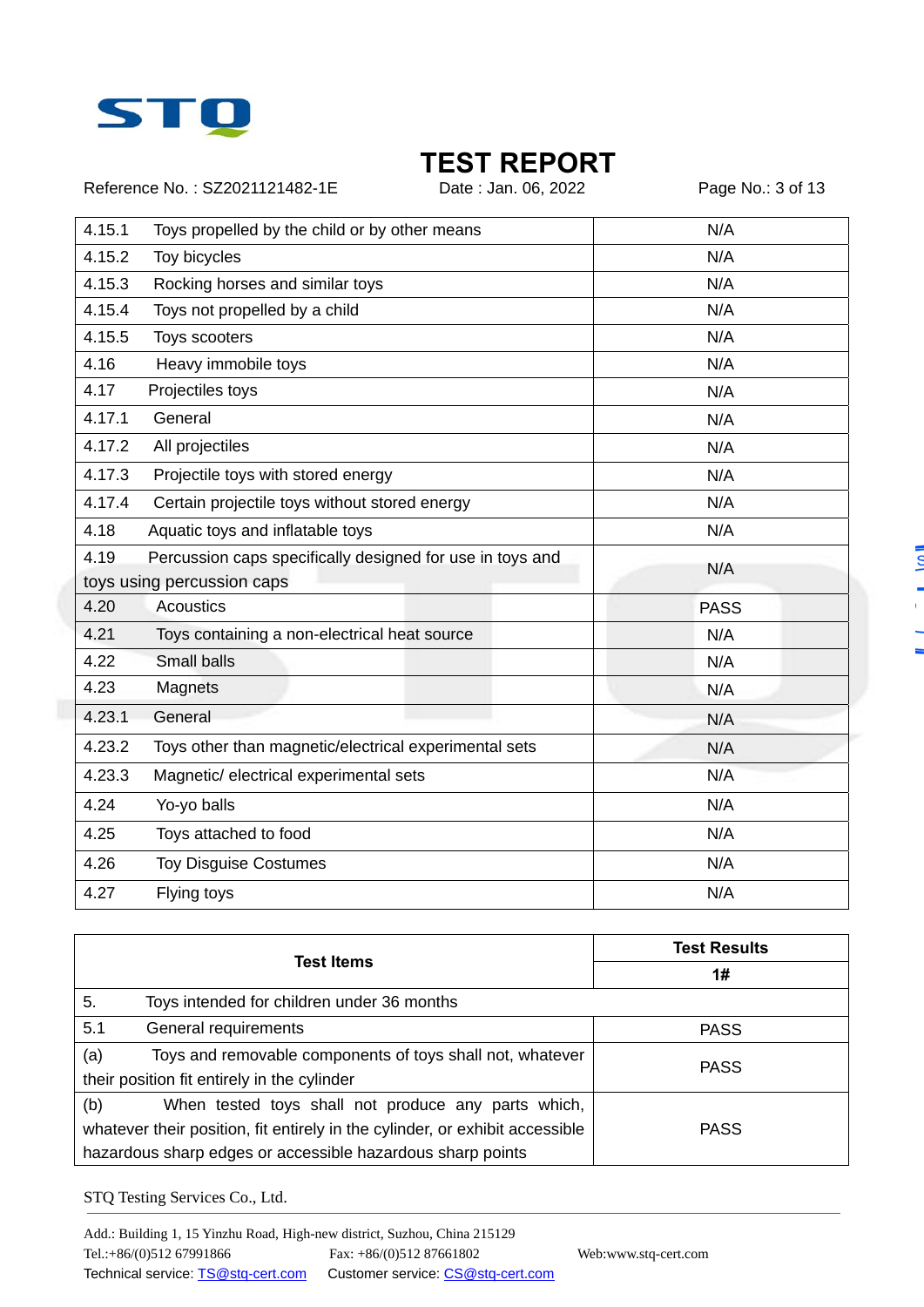

Reference No.: SZ2021121482-1E Date : Jan. 06, 2022 Page No.: 4 of 13

Ē

Ë

| (c)<br>Metal points and wires with a cross section of 2 mm or less                               | N/A         |
|--------------------------------------------------------------------------------------------------|-------------|
| (d)<br>Large and bulky toys                                                                      | N/A         |
| (e)<br>Glued wooden toys and toys with glued-on plastic decals                                   | N/A         |
| (f)<br>The casing of toys                                                                        | N/A         |
| For foam toys and toys containing accessible foam<br>(g)<br>components                           | N/A         |
| 5.2<br>Soft-filled toys and soft-filled parts of a toy                                           | N/A         |
| Hard and sharp contaminants<br>(a)                                                               | N/A         |
| (b)<br>Soft-filled toys and soft-filled parts of a toy containing small<br>parts                 | N/A         |
| fibrous filling material<br>(c)                                                                  | N/A         |
| 5.3<br>Plastic sheeting                                                                          | N/A         |
| 5.4<br>Cord, chains and electrical cables in toys                                                | N/A         |
| General<br>5.4.1                                                                                 | N/A         |
| 5.4.2<br>Cords and chains in toys intended for children under 18<br>months                       | N/A         |
| 5.4.3 Cords and chains in toys intended for children of 18 months or<br>over but under 36 months | N/A         |
| 5.4.4 Fixed loops, tangled loops and nooses                                                      | N/A         |
| 5.4.5<br>Cords and chains on pull along toys                                                     | N/A         |
| 5.4.6 Electrical cables                                                                          | N/A         |
| Cross-sectional dimension of certain cords<br>5.4.7                                              | N/A         |
| 5.4.8<br>Self-retracting cords                                                                   | N/A         |
| Toys attached to or intended to be strung across a cradle, cot<br>5.4.9<br>or perambulator       | N/A         |
| 5.5<br>Liquid-filled toys                                                                        | N/A         |
| 5.6<br>Speed limitation of electrically-driven ride-on toys                                      | N/A         |
| Glass and porcelain<br>5.7                                                                       | N/A         |
| 5.8<br>Shape and size of certain toys                                                            | <b>PASS</b> |
| 5.9<br>Toys comprising monofilament fibres                                                       | N/A         |
| Small balls<br>5.10                                                                              | N/A         |
| 5.11<br>Play figures                                                                             | N/A         |
| 5.12<br>Hemispheric-shaped toys                                                                  | N/A         |
| 5.13<br>Suction cups                                                                             | N/A         |
| Straps intended to be worn fully or partially around the neck<br>5.14                            | N/A         |
| 5.15<br>Sledges with cords for pulling                                                           | N/A         |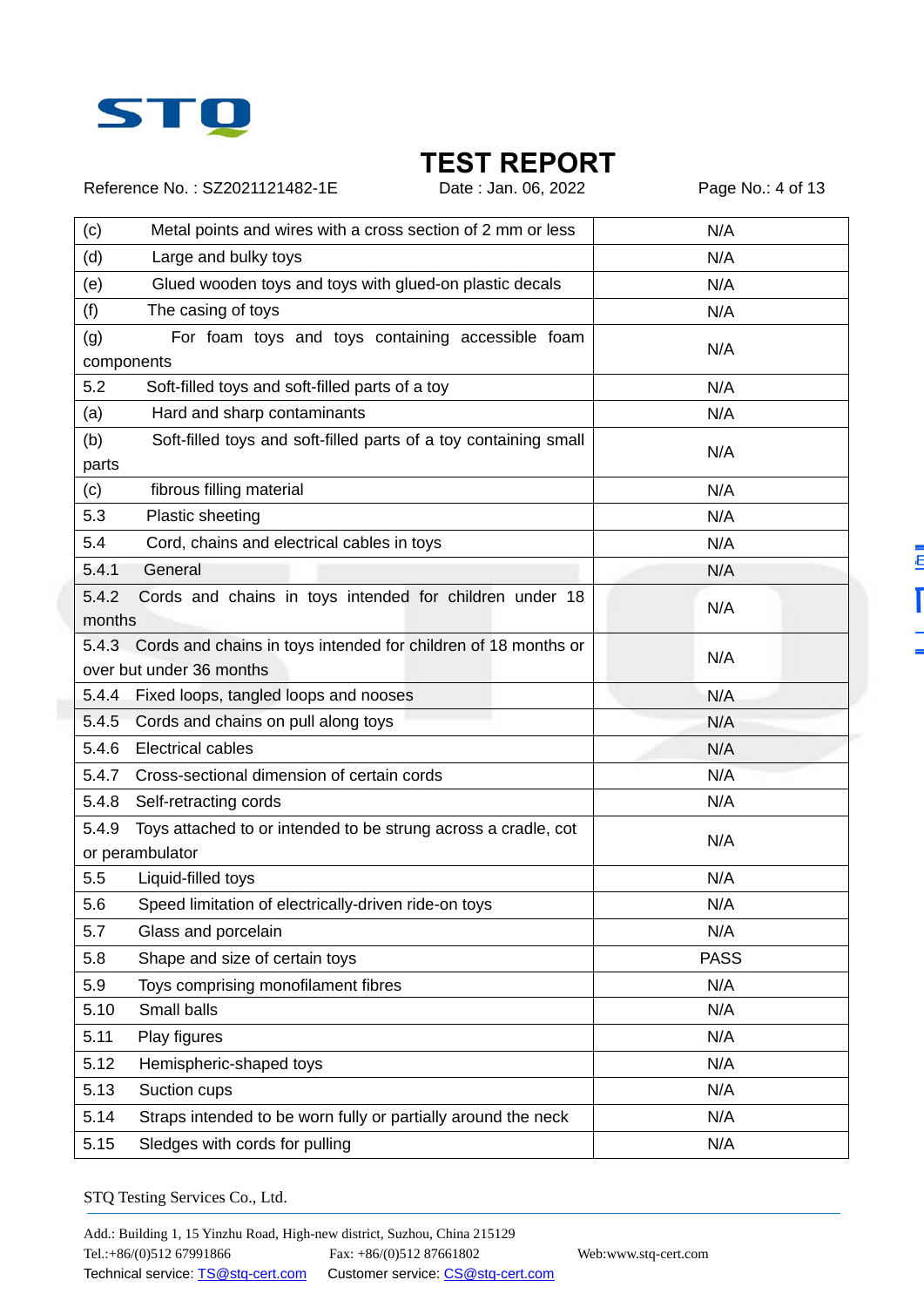

Reference No.: SZ2021121482-1E Date : Jan. 06, 2022 Page No.: 5 of 13

| <b>Test Items</b> |           | <b>Test Results</b> |
|-------------------|-----------|---------------------|
|                   |           | 1#                  |
| 6.                | Packaging | <b>PASS</b>         |
|                   |           |                     |

| 1#<br>7.<br>Warnings, markings and instructions for use<br><b>PRESENT</b><br>Tracking information [CE mark, importer / manufacturer mark<br>(name, address), product identification]<br>General<br>7.1<br><b>PASS</b><br>N/A<br>7.2<br>Toys not intended for children under 36 months<br>7.3<br>Latex balloons<br>N/A<br>7.4<br>Aquatic toys<br>N/A<br><b>Functional toys</b><br>N/A<br>7.5<br>Hazardous sharp functional edges and points<br>N/A<br>7.6<br>7.7<br>Projectiles toys<br>N/A<br>N/A<br>Imitation protective masks and helmets<br>7.8<br>7.9<br>Toy kites<br>N/A<br>7.10<br>Roller skates, inline skates, skateboards and certain other<br>N/A<br>ride-on toys<br>7.11<br>Toys intended to be strung across a cradle, cot, or<br>N/A<br>perambulator<br>7.12<br>Liquid filled tethers<br>N/A<br>7.13<br>Percussion caps specifically designed for use in toys<br>N/A<br>Acoustics<br>7.14<br>N/A<br>7.15<br>Toys bicycle<br>N/A<br>7.16<br>Toys intended to bear the mass of a child<br>N/A<br>7.17<br>Toys comprising monofilament fibers<br>N/A<br>7.18<br>Toy scooters<br>N/A<br>Rocking horses and similar toys<br>7.19<br>N/A<br>7.20<br>Magnetic/electrical experimental sets<br>N/A<br>7.21<br>Toys with electrical cables exceeding 300mm in length<br>N/A<br>Toys with cords or chains intended for children of 18<br>7.22<br>N/A<br>months and over but under 36 months<br>7.23<br>Toys intended to be attached to a cradle, cot or perambulator<br>N/A<br>7.24<br>Sledges with cords for pulling<br>N/A<br>7.25<br>Flying toys<br>N/A | <b>Test Items</b> |  | <b>Test Results</b> |  |  |
|---------------------------------------------------------------------------------------------------------------------------------------------------------------------------------------------------------------------------------------------------------------------------------------------------------------------------------------------------------------------------------------------------------------------------------------------------------------------------------------------------------------------------------------------------------------------------------------------------------------------------------------------------------------------------------------------------------------------------------------------------------------------------------------------------------------------------------------------------------------------------------------------------------------------------------------------------------------------------------------------------------------------------------------------------------------------------------------------------------------------------------------------------------------------------------------------------------------------------------------------------------------------------------------------------------------------------------------------------------------------------------------------------------------------------------------------------------------------------------------------------------------------------------------------------------------|-------------------|--|---------------------|--|--|
|                                                                                                                                                                                                                                                                                                                                                                                                                                                                                                                                                                                                                                                                                                                                                                                                                                                                                                                                                                                                                                                                                                                                                                                                                                                                                                                                                                                                                                                                                                                                                               |                   |  |                     |  |  |
|                                                                                                                                                                                                                                                                                                                                                                                                                                                                                                                                                                                                                                                                                                                                                                                                                                                                                                                                                                                                                                                                                                                                                                                                                                                                                                                                                                                                                                                                                                                                                               |                   |  |                     |  |  |
|                                                                                                                                                                                                                                                                                                                                                                                                                                                                                                                                                                                                                                                                                                                                                                                                                                                                                                                                                                                                                                                                                                                                                                                                                                                                                                                                                                                                                                                                                                                                                               |                   |  |                     |  |  |
|                                                                                                                                                                                                                                                                                                                                                                                                                                                                                                                                                                                                                                                                                                                                                                                                                                                                                                                                                                                                                                                                                                                                                                                                                                                                                                                                                                                                                                                                                                                                                               |                   |  |                     |  |  |
|                                                                                                                                                                                                                                                                                                                                                                                                                                                                                                                                                                                                                                                                                                                                                                                                                                                                                                                                                                                                                                                                                                                                                                                                                                                                                                                                                                                                                                                                                                                                                               |                   |  |                     |  |  |
|                                                                                                                                                                                                                                                                                                                                                                                                                                                                                                                                                                                                                                                                                                                                                                                                                                                                                                                                                                                                                                                                                                                                                                                                                                                                                                                                                                                                                                                                                                                                                               |                   |  |                     |  |  |
|                                                                                                                                                                                                                                                                                                                                                                                                                                                                                                                                                                                                                                                                                                                                                                                                                                                                                                                                                                                                                                                                                                                                                                                                                                                                                                                                                                                                                                                                                                                                                               |                   |  |                     |  |  |
|                                                                                                                                                                                                                                                                                                                                                                                                                                                                                                                                                                                                                                                                                                                                                                                                                                                                                                                                                                                                                                                                                                                                                                                                                                                                                                                                                                                                                                                                                                                                                               |                   |  |                     |  |  |
|                                                                                                                                                                                                                                                                                                                                                                                                                                                                                                                                                                                                                                                                                                                                                                                                                                                                                                                                                                                                                                                                                                                                                                                                                                                                                                                                                                                                                                                                                                                                                               |                   |  |                     |  |  |
|                                                                                                                                                                                                                                                                                                                                                                                                                                                                                                                                                                                                                                                                                                                                                                                                                                                                                                                                                                                                                                                                                                                                                                                                                                                                                                                                                                                                                                                                                                                                                               |                   |  |                     |  |  |
|                                                                                                                                                                                                                                                                                                                                                                                                                                                                                                                                                                                                                                                                                                                                                                                                                                                                                                                                                                                                                                                                                                                                                                                                                                                                                                                                                                                                                                                                                                                                                               |                   |  |                     |  |  |
|                                                                                                                                                                                                                                                                                                                                                                                                                                                                                                                                                                                                                                                                                                                                                                                                                                                                                                                                                                                                                                                                                                                                                                                                                                                                                                                                                                                                                                                                                                                                                               |                   |  |                     |  |  |
|                                                                                                                                                                                                                                                                                                                                                                                                                                                                                                                                                                                                                                                                                                                                                                                                                                                                                                                                                                                                                                                                                                                                                                                                                                                                                                                                                                                                                                                                                                                                                               |                   |  |                     |  |  |
|                                                                                                                                                                                                                                                                                                                                                                                                                                                                                                                                                                                                                                                                                                                                                                                                                                                                                                                                                                                                                                                                                                                                                                                                                                                                                                                                                                                                                                                                                                                                                               |                   |  |                     |  |  |
|                                                                                                                                                                                                                                                                                                                                                                                                                                                                                                                                                                                                                                                                                                                                                                                                                                                                                                                                                                                                                                                                                                                                                                                                                                                                                                                                                                                                                                                                                                                                                               |                   |  |                     |  |  |
|                                                                                                                                                                                                                                                                                                                                                                                                                                                                                                                                                                                                                                                                                                                                                                                                                                                                                                                                                                                                                                                                                                                                                                                                                                                                                                                                                                                                                                                                                                                                                               |                   |  |                     |  |  |
|                                                                                                                                                                                                                                                                                                                                                                                                                                                                                                                                                                                                                                                                                                                                                                                                                                                                                                                                                                                                                                                                                                                                                                                                                                                                                                                                                                                                                                                                                                                                                               |                   |  |                     |  |  |
|                                                                                                                                                                                                                                                                                                                                                                                                                                                                                                                                                                                                                                                                                                                                                                                                                                                                                                                                                                                                                                                                                                                                                                                                                                                                                                                                                                                                                                                                                                                                                               |                   |  |                     |  |  |
|                                                                                                                                                                                                                                                                                                                                                                                                                                                                                                                                                                                                                                                                                                                                                                                                                                                                                                                                                                                                                                                                                                                                                                                                                                                                                                                                                                                                                                                                                                                                                               |                   |  |                     |  |  |
|                                                                                                                                                                                                                                                                                                                                                                                                                                                                                                                                                                                                                                                                                                                                                                                                                                                                                                                                                                                                                                                                                                                                                                                                                                                                                                                                                                                                                                                                                                                                                               |                   |  |                     |  |  |
|                                                                                                                                                                                                                                                                                                                                                                                                                                                                                                                                                                                                                                                                                                                                                                                                                                                                                                                                                                                                                                                                                                                                                                                                                                                                                                                                                                                                                                                                                                                                                               |                   |  |                     |  |  |
|                                                                                                                                                                                                                                                                                                                                                                                                                                                                                                                                                                                                                                                                                                                                                                                                                                                                                                                                                                                                                                                                                                                                                                                                                                                                                                                                                                                                                                                                                                                                                               |                   |  |                     |  |  |
|                                                                                                                                                                                                                                                                                                                                                                                                                                                                                                                                                                                                                                                                                                                                                                                                                                                                                                                                                                                                                                                                                                                                                                                                                                                                                                                                                                                                                                                                                                                                                               |                   |  |                     |  |  |
|                                                                                                                                                                                                                                                                                                                                                                                                                                                                                                                                                                                                                                                                                                                                                                                                                                                                                                                                                                                                                                                                                                                                                                                                                                                                                                                                                                                                                                                                                                                                                               |                   |  |                     |  |  |
|                                                                                                                                                                                                                                                                                                                                                                                                                                                                                                                                                                                                                                                                                                                                                                                                                                                                                                                                                                                                                                                                                                                                                                                                                                                                                                                                                                                                                                                                                                                                                               |                   |  |                     |  |  |
|                                                                                                                                                                                                                                                                                                                                                                                                                                                                                                                                                                                                                                                                                                                                                                                                                                                                                                                                                                                                                                                                                                                                                                                                                                                                                                                                                                                                                                                                                                                                                               |                   |  |                     |  |  |
|                                                                                                                                                                                                                                                                                                                                                                                                                                                                                                                                                                                                                                                                                                                                                                                                                                                                                                                                                                                                                                                                                                                                                                                                                                                                                                                                                                                                                                                                                                                                                               |                   |  |                     |  |  |
|                                                                                                                                                                                                                                                                                                                                                                                                                                                                                                                                                                                                                                                                                                                                                                                                                                                                                                                                                                                                                                                                                                                                                                                                                                                                                                                                                                                                                                                                                                                                                               |                   |  |                     |  |  |
|                                                                                                                                                                                                                                                                                                                                                                                                                                                                                                                                                                                                                                                                                                                                                                                                                                                                                                                                                                                                                                                                                                                                                                                                                                                                                                                                                                                                                                                                                                                                                               |                   |  |                     |  |  |
|                                                                                                                                                                                                                                                                                                                                                                                                                                                                                                                                                                                                                                                                                                                                                                                                                                                                                                                                                                                                                                                                                                                                                                                                                                                                                                                                                                                                                                                                                                                                                               |                   |  |                     |  |  |
|                                                                                                                                                                                                                                                                                                                                                                                                                                                                                                                                                                                                                                                                                                                                                                                                                                                                                                                                                                                                                                                                                                                                                                                                                                                                                                                                                                                                                                                                                                                                                               |                   |  |                     |  |  |
|                                                                                                                                                                                                                                                                                                                                                                                                                                                                                                                                                                                                                                                                                                                                                                                                                                                                                                                                                                                                                                                                                                                                                                                                                                                                                                                                                                                                                                                                                                                                                               |                   |  |                     |  |  |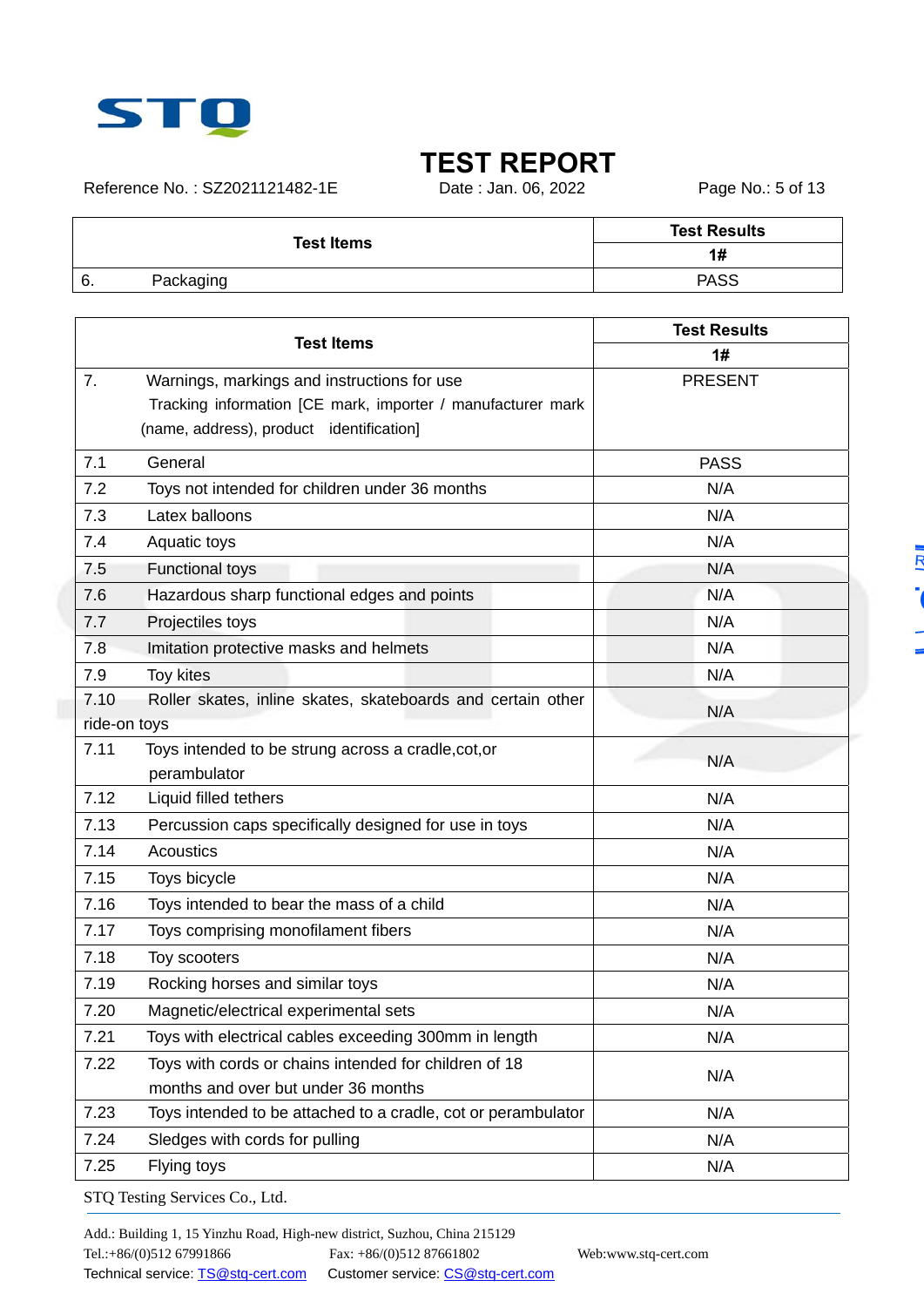

Reference No.: SZ2021121482-1E Date : Jan. 06, 2022 Page No.: 6 of 13

7.26 Improvised projectiles N/A

**Remark:** It is drawn to your attention that the product identification number, name and address of manufacturer and importer in EEC country together with CE-marking should appear as specified in Directive-2009/48/EC-Safety of toys.

### **2. European Standard-Safety of Toys: EN71 Part 2: 2020-Flammability**

|     |                                                    | <b>Test Results</b> |
|-----|----------------------------------------------------|---------------------|
|     | <b>Test Items</b>                                  | 1#                  |
| 4.1 | <b>General Requirements</b>                        | <b>PASS</b>         |
| 4.2 | Toys to be worn on the head                        | N/A                 |
| 4.3 | Toy disguise costumes and toys intended to be worn | N/A                 |
|     | by a child in play                                 |                     |
| 4.4 | Toys intended to be entered by a child             | N/A                 |
| 4.5 | Soft filled toys                                   | N/A                 |

**\*\*\*\*\*\*\*\* To be continued \*\*\*\*\*\*\*\***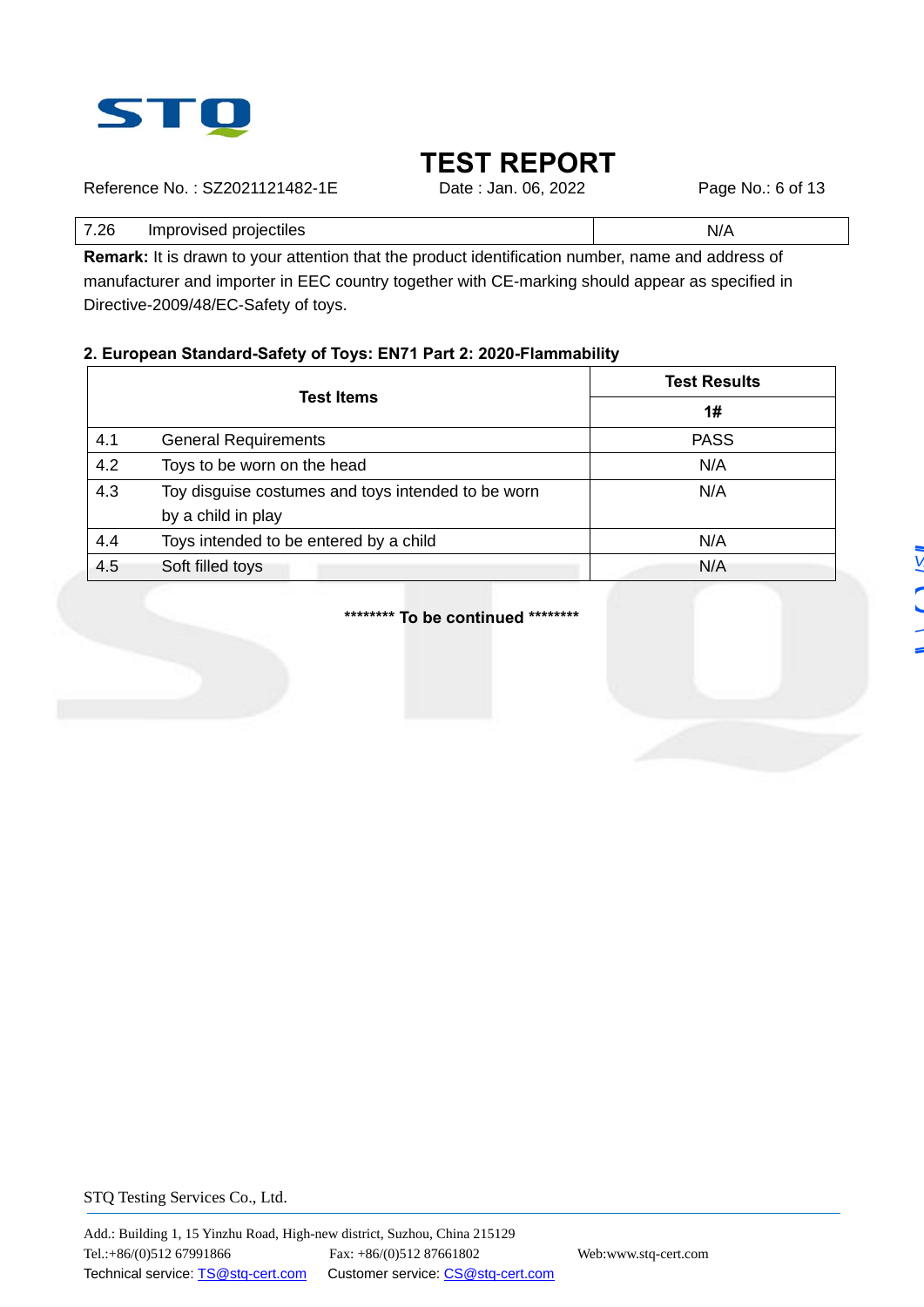

Reference No.: SZ2021121482-1E Date : Jan. 06, 2022 Page No.: 7 of 13

### **3. Migration of certain elements**

### **Test Method:**

Extractable Chromium(VI): With reference to EN 71-3:2019+A1:2021, analysis was performed by IC-ICP-MS.

Extractable Chromium(III): With reference to EN 71-3:2019+A1:2021, calculated by subtracting the Chromium (VI) concentration from the total chromium concentration.

Other Elements: With reference to EN 71-3:2019+A1:2021, analysis was performed by ICP-MS. Extractable Organic Tin: With reference to EN 71-3:2019+A1:2021, analysis was performed by GC-MS.

| Test Item(s)                        | <b>Unit</b> | <b>MDL</b> | <b>Result</b>    | <b>Category III</b><br>23<br>560 |
|-------------------------------------|-------------|------------|------------------|----------------------------------|
|                                     |             |            | $2#^{\triangle}$ |                                  |
| Extractable Lead (Pb)               | mg/kg       | 10         | N.D.             |                                  |
| Extractable Antimony (Sb)           | mg/kg       | 10         | N.D.             |                                  |
| Extractable Arsenic (As)            | mg/kg       | 10         | N.D.             | 47                               |
| Extractable Barium (Ba)             | mg/kg       | 50         | N.D.             | 18750                            |
| Extractable Cadmium (Cd)            | mg/kg       | 10         | N.D.             | 17                               |
| Extractable Chromium (III) (Cr III) | mg/kg       | 5          | N.D.             | 460                              |
| Extractable Chromium (VI)(Cr VI)    | mg/kg       | 0.05       | N.D.             | 0.053                            |
| Extractable Mercury (Hg)            | mg/kg       | 10         | N.D.             | 94                               |
| Extractable Selenium (Se)           | mg/kg       | 10         | N.D.             | 460                              |
| Extractable Boron (B)               | mg/kg       | 50         | N.D.             | 15000                            |
| Extractable Cobalt (Co)             | mg/kg       | 10         | N.D.             | 130                              |
| Extractable Manganese (Mn)          | mg/kg       | 50         | N.D.             | 15000                            |
| Extractable Strontium (Sr)          | mg/kg       | 50         | N.D.             | 56000                            |
| Extractable Tin (Sn)                | mg/kg       | 5          | N.D.             | 180000                           |
| Extractable Zinc (Zn)               | mg/kg       | 50         | N.D.             | 46000                            |
| Extractable Copper (Cu)             | mg/kg       | 50         | N.D.             | 7700                             |
| Extractable Aluminum (AI)           | mg/kg       | 50         | N.D.             | 28130                            |
| Extractable Nickel (Ni)             | mg/kg       | 10         | N.D.             | 930                              |
| Extractable Organic Tin             | mg/kg       | 0.02       | N.D.             | 12                               |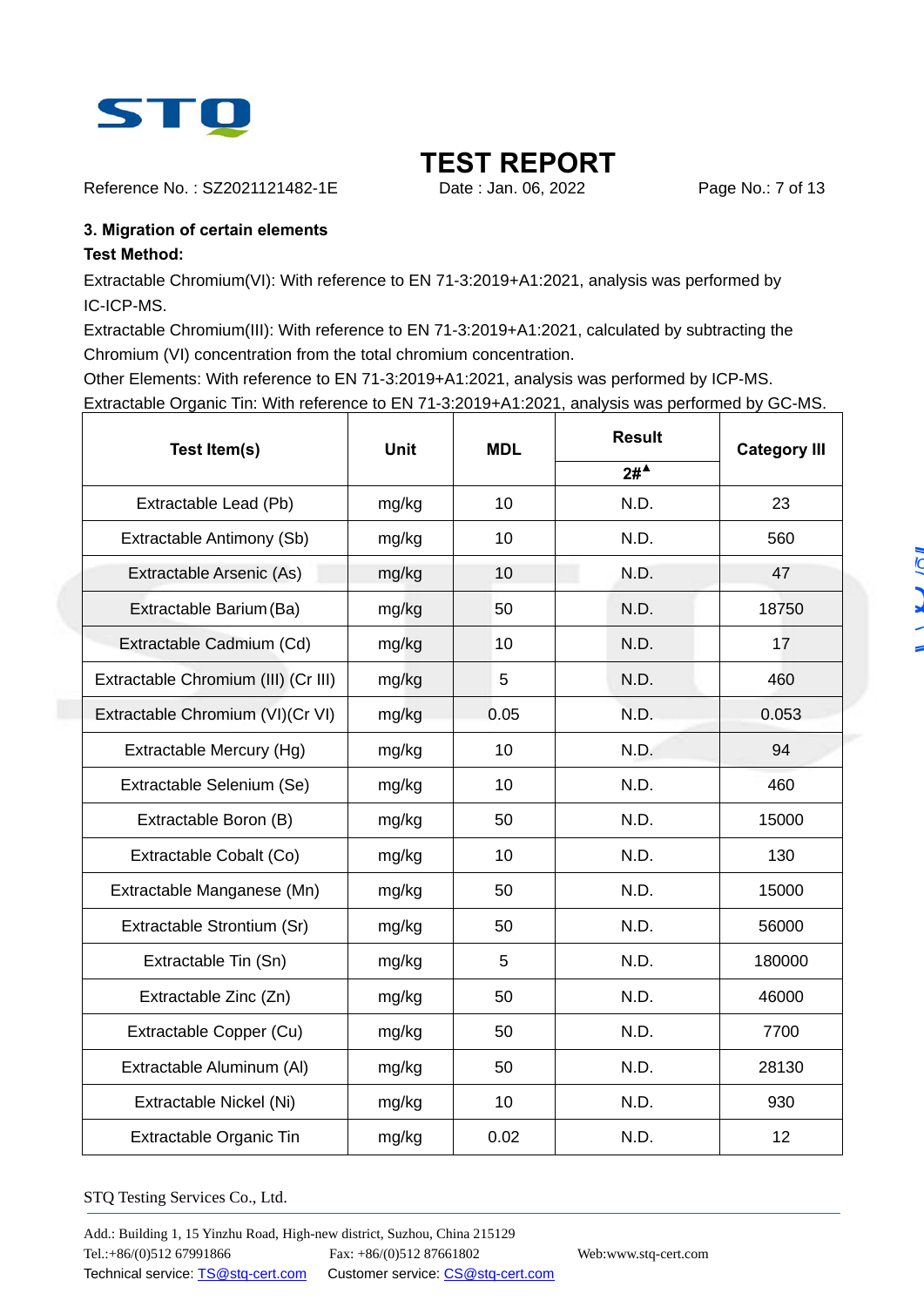

Reference No.: SZ2021121482-1E Date : Jan. 06, 2022 Page No.: 8 of 13

#### **Limited Value for migration of certain elements:**

| Test Item(s)                        | <b>Unit</b> | <b>Limited Value*</b> |             |              |
|-------------------------------------|-------------|-----------------------|-------------|--------------|
|                                     |             | Category I            | Category II | Category III |
| Extractable Lead (Pb)               | mg/kg       | 2.0                   | 0.5         | 23           |
| Extractable Antimony (Sb)           | mg/kg       | 45                    | 11.3        | 560          |
| Extractable Arsenic (As)            | mg/kg       | 3.8                   | 0.9         | 47           |
| Extractable Barium (Ba)             | mg/kg       | 1500                  | 375         | 18750        |
| Extractable Cadmium (Cd)            | mg/kg       | 1.3                   | 0.3         | 17           |
| Extractable Chromium (III) (Cr III) | mg/kg       | 37.5                  | 9.4         | 460          |
| Extractable Chromium (VI) (Cr VI)   | mg/kg       | 0.02                  | 0.005       | 0.053        |
| Extractable Mercury (Hg)            | mg/kg       | 7.5                   | 1.9         | 94           |
| Extractable Selenium (Se)           | mg/kg       | 37.5                  | 9.4         | 460          |
| Extractable Boron (B)               | mg/kg       | 1200                  | 300         | 15000        |
| Extractable Cobalt (Co)             | mg/kg       | 10.5                  | 2.6         | 130          |
| Extractable Manganese (Mn)          | mg/kg       | 1200                  | 300         | 15000        |
| Extractable Strontium (Sr)          | mg/kg       | 4500                  | 1125        | 56000        |
| Extractable Tin (Sn)                | mg/kg       | 15000                 | 3750        | 180000       |
| Extractable Zinc (Zn)               | mg/kg       | 3750                  | 938         | 46000        |
| Extractable Copper (Cu)             | mg/kg       | 622.5                 | 156         | 7700         |
| Extractable Aluminum (AI)           | mg/kg       | 2250                  | 560         | 28130        |
| Extractable Nickel (Ni)             | mg/kg       | 75                    | 18.8        | 930          |
| Extractable Organic Tin             | mg/kg       | 0.9                   | 0.2         | 12           |

**Remark:** \* The Limited value is based on European Directive 2009/48/EC and its subsequent amendments and EN 71-3:2019+A1:2021.

Category I: Dry, brittle, powder-like or pliable materials

Category II: Liquid or sticky materials

Category III: Scrapped-off materials

**\*\*\*\*\*\*\*\* To be continued \*\*\*\*\*\*\*\*** 

ž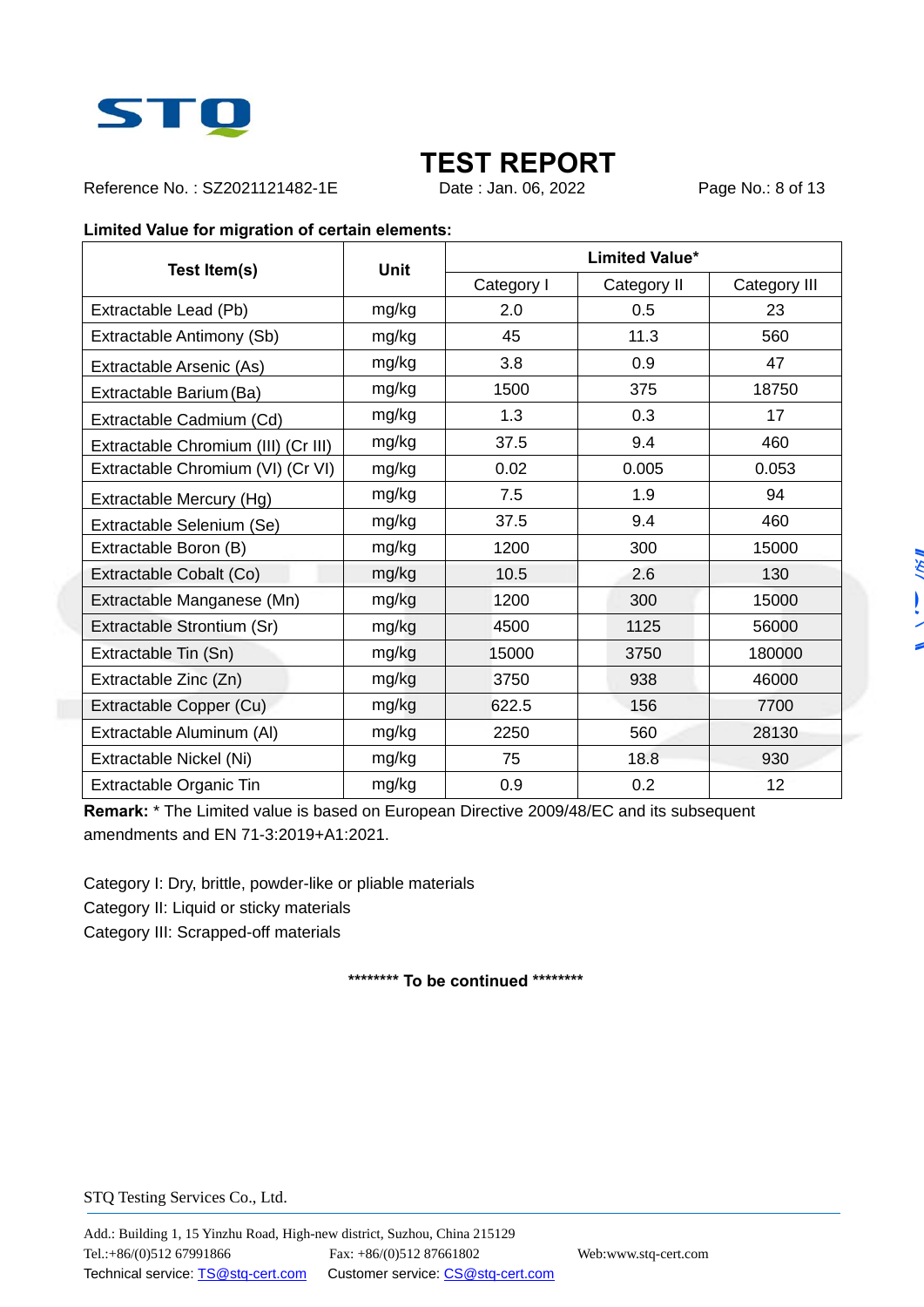

Reference No.: SZ2021121482-1E Date : Jan. 06, 2022 Page No.: 9 of 13

### **4. Phthalates Content**

**Test Method:** With reference to EN 14372-2004, Analysis was performed by GC-MS. (4-1) For plasticized materials (including toys and childcare articles)

| Test Item(s)                     | <b>Unit</b> | <b>MDL</b> | <b>Test Results</b>   | <b>Limited Value**</b> |
|----------------------------------|-------------|------------|-----------------------|------------------------|
|                                  |             |            | $2#^{\blacktriangle}$ |                        |
| Dibutyl Phthalate((DBP)          |             | 0.005      | N.D.                  |                        |
| Benzylbutyl Phthalate(BBP)       |             | 0.005      | N.D.                  | ---                    |
| Di-(2-ethylhexyl)Phthalate(DEHP) | %           | 0.005      | N.D.                  | ---                    |
| Di-isobutyl phthalate (DIBP)     |             | 0.005      | N.D.                  | ---                    |
| Total (DBP+BBP+DEHP+DIBP)        |             |            | < 0.020               | < 0.1                  |

#### (4-2) For toys and childcare articles that can be mouthed

| Test Item(s)                | <b>Unit</b> | <b>MDL</b> | <b>Test Results</b><br>$2#^4$ | <b>Limited Value**</b> |
|-----------------------------|-------------|------------|-------------------------------|------------------------|
| Di-iso-nonylphthalate(DINP) |             | 0.005      | N.D.                          | ---                    |
| Di-n-octylphthalate(DNOP)   | %           | 0.005      | N.D.                          |                        |
| Di-iso-decylphthalate(DIDP) |             | 0.005      | N.D.                          |                        |
| Total (DINP+DNOP+DIDP)      |             | ---        | < 0.015                       | < 0.1                  |

**Remark:** \*\*The Limited value is based on EC Regulation 1907/2006, REACH Annex XVII (entry 51&52).

### **5. Bisphenol-A (BPA) Content**

**Test Method:** With reference to EPA3550C-2007, Analysis was performed by UPLC-MS-MS.

| <b>Test Item</b>  | Unit  | <b>MDL</b> | <b>Test Results</b> |
|-------------------|-------|------------|---------------------|
|                   |       |            | $2#^4$              |
| Bisphenol-A (BPA) | mg/kg | 0.1        | N.D.                |

**\*\*\*\*\*\*\*\* To be continued \*\*\*\*\*\*\*\***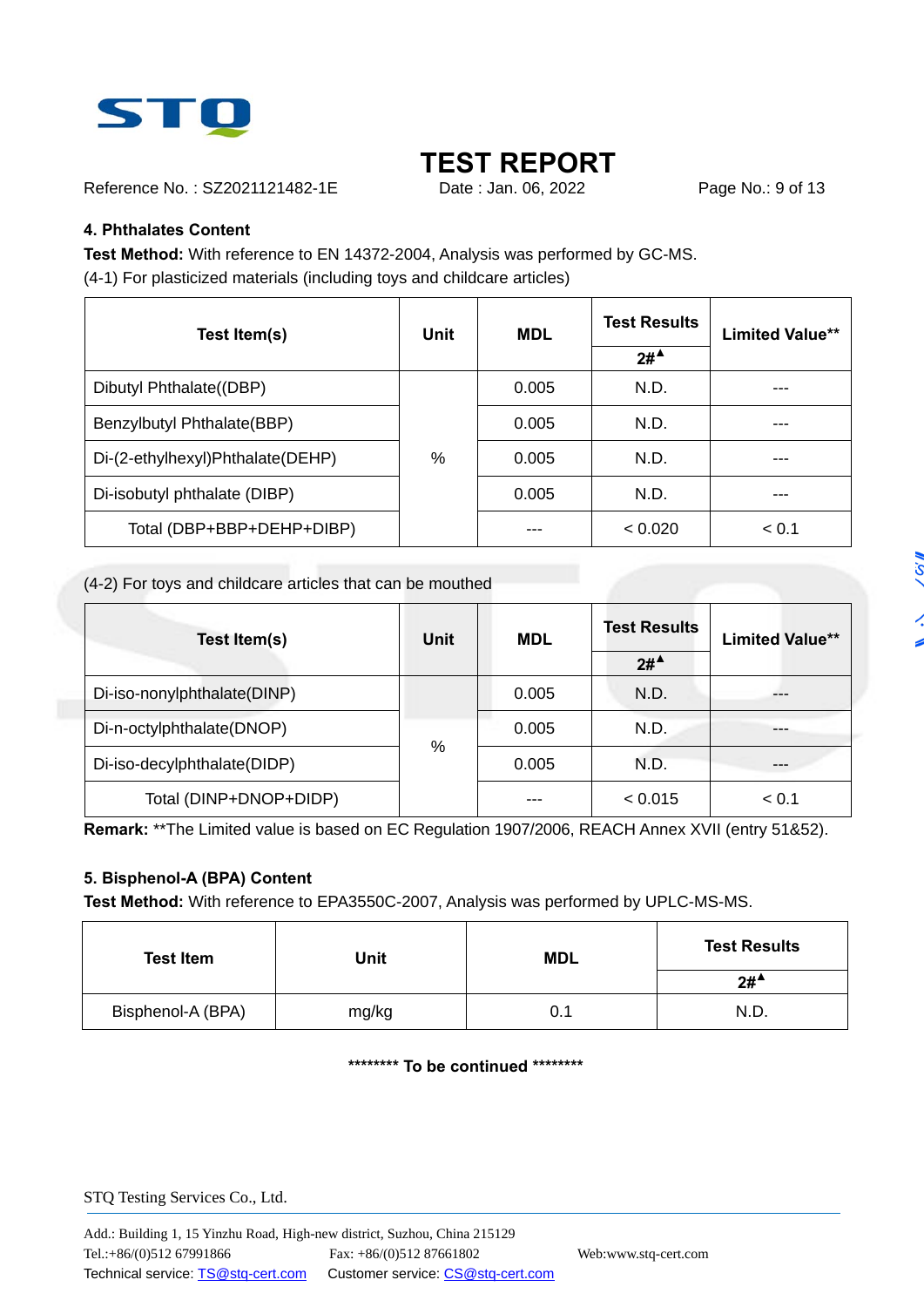

ć

Reference No.: SZ2021121482-1E Date: Jan. 06, 2022 Page No.: 10 of 13

- **Note :** 1) % = Percentage by weight.
	- 2) N.D. = Not detected, less than MDL.
	- 3) "**---**" = Not Regulated.
	- 4) MDL = Method Detection Limit.
	- 5) As the client required, the sample was tested in mixture.

#### **Test Part Description:**

1# Rubber duck

2# Yellow rubber with black/ white/ red ink



### **PRODUCT PHOTOS**



#### STQ Testing Services Co., Ltd.

Add.: Building 1, 15 Yinzhu Road, High-new district, Suzhou, China 215129 Tel.:+86/(0)512 67991866 Fax: +86/(0)512 87661802 Web:www.stq-cert.com Technical service: TS@stq-cert.com Customer service: CS@stq-cert.com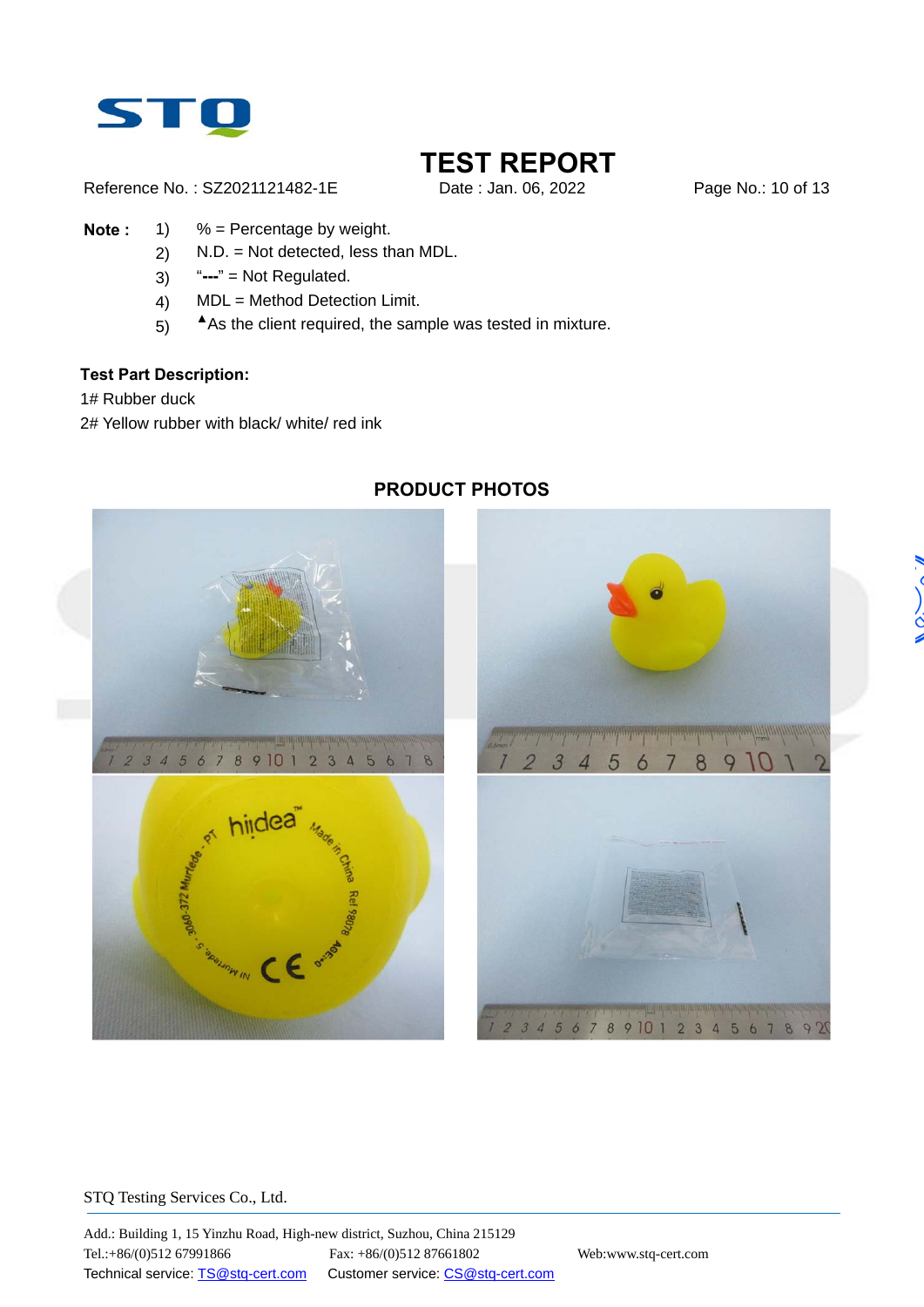

#### Reference No.: SZ2021121482-1E Date : Jan. 06, 2022 Page No.: 11 of 13

# **TEST REPORT**



#### **\*\*\*\*\*\*\*\* END OF REPORT \*\*\*\*\*\*\*\*\***

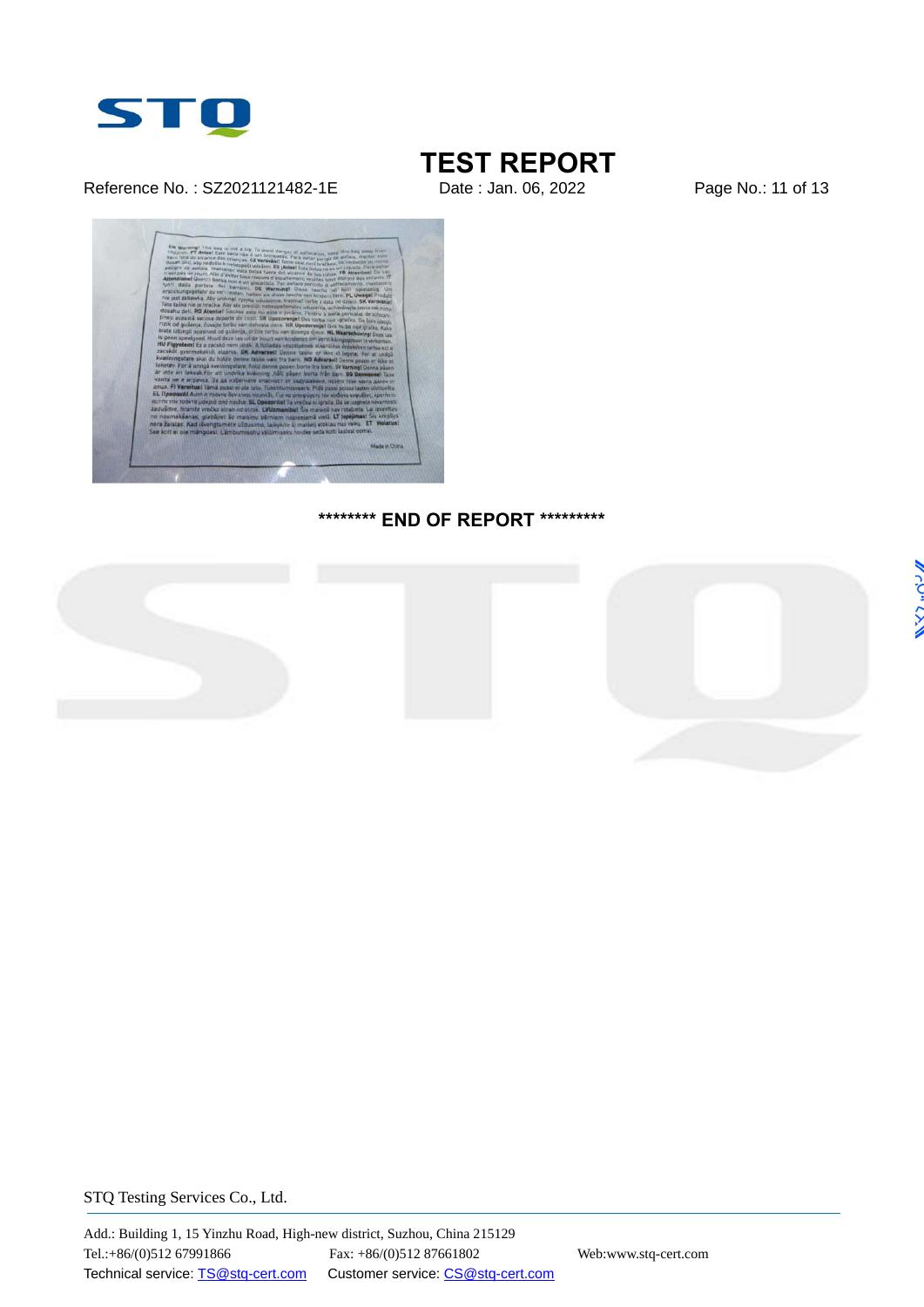

Reference No.: SZ2021121482-1E Date : Jan. 06, 2022 Page No.: 12 of 13

#### GENERAL CONDITIONS OF SERVICES

STQ Testing Services Co.,Ltd. (hereinafter "STQ"), The testing or examining under the request of the customer should obey terms as follow, according to regulation of "Contract Law of the People's Republic of China" on processing and undertaking contract, our company have legal right of termination without any reason and have the right to accept or refuse testing or examining request:

1. STQ only acts for the person or body originating the instructions (the"Clients"). No other party is entitled to give instructions, particularly on the scope of testing or delivery of report or certificate, unless authorized by the Clients.

- 2. Sample recycling: when the testing or examining is finished, the customer should recycle the sample. Within 30 days after issuing of testing report, if the customer could not recycle the sample or send notification of sample recycling in written (for example, if the sample belongs to consumables, toxic drugs, dangerous goods and other items that are not suitable for long-term storage, such as semi-finished products and fragile samples such as liquids and powders , the retention period will be shortened to 7 days ). After the retention period,STQ has the right to dispose of the sample arbitrarily without paying compensation or compensation to the customer and take no responsibility for the consequences that damages the customer's trade secrets and intellectual property rights due to the loss of the sample.
- 3. The delivery and return fee of the samples which need to do testing at STQ should be paied by the client. STQ will not bear the responsibility for the testing error that is caused by transporting, packaging and labelling.
- 4. The Clients shall always comply with the following before or during STQ providing its services:
- a) provide sample(s) and relevant data, at the same time, guarantee the consistence of the sample(s)'name they declared with the  $sample(s)$  or the goods provided. Otherwise, STQ will not bear any relevant responsibilities;
- b) giving timely instructions and adequate information to enable STQ to perform the services effectively;
- c) supply, when requested by STQ, any equipment and personnel for the performance of the services;
- d) take all necessary steps to eliminate or remedy any obstruction in the performance of the services;
- e) inform STQ in advance of any hazards or dangers, actual or potential, associated with any order of samples or testing;
- f) provide all necessary access for STQ's representative to enable the required services to be performed effectively;
- g) ensure all essential steps are taken for safety of working conditions, sites and installations during the performance of services;
- h) fully discharge all its liabilities under any contract like sales contract with a third party, whether or not a report or certificate has been issued by STQ, failing which STQ shall be under no obligation to the Clients.
- 5. Subject to STQ's accepting the Client's instructions, STQ will issue reports or certificates which reflect statements of opinion made with due care within the scope of instructions but STQ is not obliged to report upon any facts outside the instructions, if there were any dissidence about the report or certificate, the Client should provide the written declaration to STQ within 15 days after the date receiving the report or certificate, otherwise, STQ will not hear the case after the date limit.
- 6. STQ is irrevocably authorized by the Clients to deliver at its discretion the report or the certificate to any third party when instructed by the Clients or where it implicitly follows from circumstances, trade custom, usage or practice as determined by STQ.
- 7. A test report will be issued in confidence to the Clients and it will be strictly treated as such by STQ. It may not be reproduced either in its entirety or in part and it may not be used for advertising or other unauthorized purposes without the written consent of STQ. The Clients to whom the Report is issued may, however, show or send it, or a certified copy thereof prepared by STQ, to his customer, supplier or other persons directly concerned. STQ will not, without the consent of the Clients, enter into any discussion or correspondence with any third party concerning the contents of the report unless required by the relevant governmental authorities, laws or court orders.
- 8. Applicants wishing to use STQ's reports in court proceedings or arbitration shall inform STQ to that effect prior to submitting the sample for testing.
- 9. The report will refer only to the sample tested and will not apply to the bulk, unless the sampling has been carried out by STQ and is stated as such in the Report. Also, the report is only for reference.
- 10. Any documents containing engagements between the Clients and third parties like contracts of sale, letters of credit, bills of lading, etc. are regarded as information for STQ only and do not affect the scope of the services or the obligations accepted by STQ.
- 11. If the Clients do not specify the methods/standards to be applied, STQ will choose the appropriate ones and further information regarding the methods can be obtained by direct contact with STO, for the in-house method, STO will only provide the summary.
- 12. No liability shall be incurred by and no claim shall be made against STQ or its servants, agents, employees or independent contractors in respect of any loss or damage to any such materials, equipment and property occurring whilst at STQ or any work places in which the testing is carried out, or in the course of transit to or from STQ or the said work places, whether or not resulting from any acts, neglect or default on the part of any such servants, agents, employees or independent contractors of STQ.
- 13. STQ will not be liable, or accept responsibility for any loss or damage howsoever arising from the use of information contained in any of its reports or in any communication whatsoever about its said tests or investigations.
- 14. Except for term 11 and term 12, if the test sample is damaged due to the negligence of ZOTAC, the total compensation for loss and damage to the sample or loss to the customer shall not exceed twice of the test service fee.
- 15. In the event of STQ prevented by any cause outside STQ's control from performing any service for which an order has been given or an agreement made, the Clients shall pay to STQ:
- a) the amount of all abortive expenditure actually made or incurred;

b) a proportion of the agreed fee or commission equal to the proportion (if any) of the service actually carried out by STQ, and STQ shall be relieved of all responsibility whatsoever for the partial or total non-performance of the required service.

STQ Testing Services Co., Ltd.

Add.: Building 1, 15 Yinzhu Road, High-new district, Suzhou, China 215129 Tel.:+86/(0)512 67991866 Fax: +86/(0)512 87661802 Web:www.stq-cert.com Technical service: TS@stq-cert.com Customer service: CS@stq-cert.com